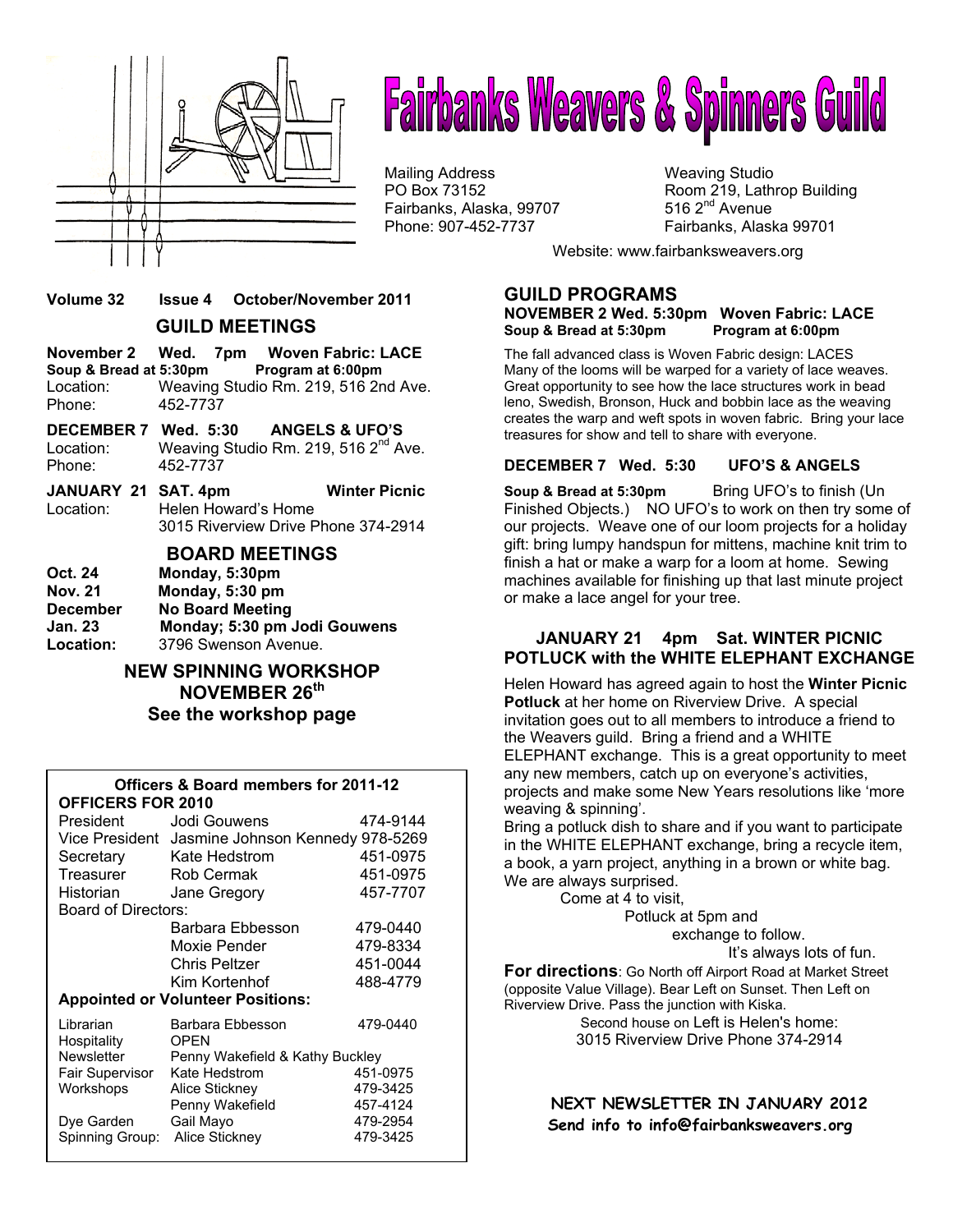# **Presidents Letter October 2011**

 As we look out on the white snow cover in our yards, we know winter has finally arrived.

 This means it's time to start using those yarns that you dyed this summer. It is time to start planning any holiday gifts that you hope to make. It is time to finish weaving off that warp left on the loom from earlier this year. It is time to go through our "stash" and think creatively as we design projects.

 It is also time to join other Guild members at our meeting in early November to learn more about lace weaves. Take the time to invite a friend or neighbor to the meeting who may be interested in our activities. Perhaps, offer a ride to someone who doesn't get out as much after the snow arrives.

 Don't forget to bring your summer's projects for show & tell. We all learn from each other as we share our projects and fiber challenges. It is always fun to share accomplishments with other members and guests.

# Jodi Gouwens, President **MEMBERS IN THE NEWS**

#### Look for **CHRISTINE DICURTI**, **BECKY HAMMOND, JODI GOUWENS, MOXIE PENDER, PENNY WAKEFIELD, GAYLE HAZEN & others** selling at the bazaars.

**MOXIE PENDER** was juried into the 64<sup>th</sup> Parallel exhibition with her 7 foot table runner. Exhibit runs until the  $30<sup>th</sup>$  of Oct. HELEN HOWARD had another Watercolor opening with a friend. Helen's watercolors remain on the upstairs hallway walls of the WELL & GOOD STUDIO'S on Well Street.

# HANK YOU'S TO

Many THANKS to everyone who helped with the NATIONAL SPINNING & WEAVING DEMO'S at Barnes & Noble on September 25<sup>th</sup>. We had spinners, weavers, knitters and basket demonstrations and lots of youth weaving on the little looms For once we did not have to deal with ICE or SNOW.

Thanks to **JODI GOUWENS** for taking our Guild Gift inventory to the FARMERS MARKET & bazaar outings. JODI has sold enough holiday cards to pay one month's rent or the phone bill for two years, which means we have to keep cutting cards. Every little bit helps. THANKS TO JODI & JANE GREGORY for drawing & cutting the cards.

# **ArtBug Studio:**

Small group and private lessons in the Fiber Arts. Quilting; general sewing & dressmaking; surface design; and more. 748 Gaffney Rd, Studio 104. Contact Gayle Murray Hazen at 457-2786

# THE ART SCE

**FAIRBANKS ARTS ASSOCIATION BEAR GALLERY Exhibits & DEADLINES** 

**PORTFOLIO REVIEW FOR YEAR 2013** 

 **Deadline: October 31st, 2011 Submission info on FAA's website** 

**Patterns of Influence – Essense of Light Deadline for Juried exhibit – January 29 Opening February 3 – 25th**

**26TH ANNUAL INTERIOR ARTISANS Exhibition Entry Deadline: April 1st Opening April 6 - 25 For prospectus for these exhibitions: fairbanksarts.org** 

**HGA's annual Small Expressions exhibit.** 

**Call For Entries Small Expressions 2012** 

**January 25, 2012, for non-US entries, to allow for international delivery** 

**February 1, 2012, for US entries** 

**FOR ANY PROGRAM ADDITIONS OR CHANGES www.fairbanksweavers.org**

**LOOKING FOR ARTISTS FOR THE BAZAARS TWO RIVERS Sugar Plum Bazaar** invite artisans to participate in their bazaar on November 19. Interested artisans can call 488-6616, \$20 a table & Includes Lunch.

#### **MORRIS THOMPSON CULTURAL CENTER**

The Morris Thompson Cultural & Visitors Center is looking for artists to participate in the Holiday Art Bazaar as part of Fairbanks' First Friday& Saturday *Friday December 3rd 5pm - 8pm Saturday December 4th 10am - 3pm* Please include a photo or a website referencing your work, and send it to: Alaska Public Lands Information Center Attn: Holiday Art Bazaar Committee 101 Dunkel Street #110 Fairbanks, AK 99701

907.459.3730 or email: Adia\_Cotter@NPS.gov **Inquiries should be received no later than November 4th.** Vendors will be notified of acceptance the next week

#### . **FOR YOUR BAZAAR PLEASURE**

The following Bazaar's

| Nov. 4 4 - 8 pm | Fairbanks Potter's Guild - Dog Mushers                     |  |  |
|-----------------|------------------------------------------------------------|--|--|
| Nov. 5 10 - 4pm | Fairbanks Potter's Guild - Dog Mushers                     |  |  |
| Nov. 5/6 10-4   | UAF Women's Bazaar, Wood Center                            |  |  |
| Nov. 11/13      | Holiday Market Place at Carlson Center                     |  |  |
| Nov. 19 10-4pm  | Quota Club Bazaar, Pioneer Park                            |  |  |
| Nov. 19 10-4pm  | Two Rivers Sugar Plum Bazaar,                              |  |  |
|                 | 18.5 mile Chena Hot Springs Rd.                            |  |  |
| Nov 26 Sat      | Ken Kunkle Center Goldstream                               |  |  |
|                 | Dec 2 & 3 Fri/Sat. Morris Thompson First Friday & Saturday |  |  |
|                 | Dec. 3 Sat 10-4pm Tanana Valley Farmer's Market West       |  |  |
|                 | Valley H.S. on Geist Rd.                                   |  |  |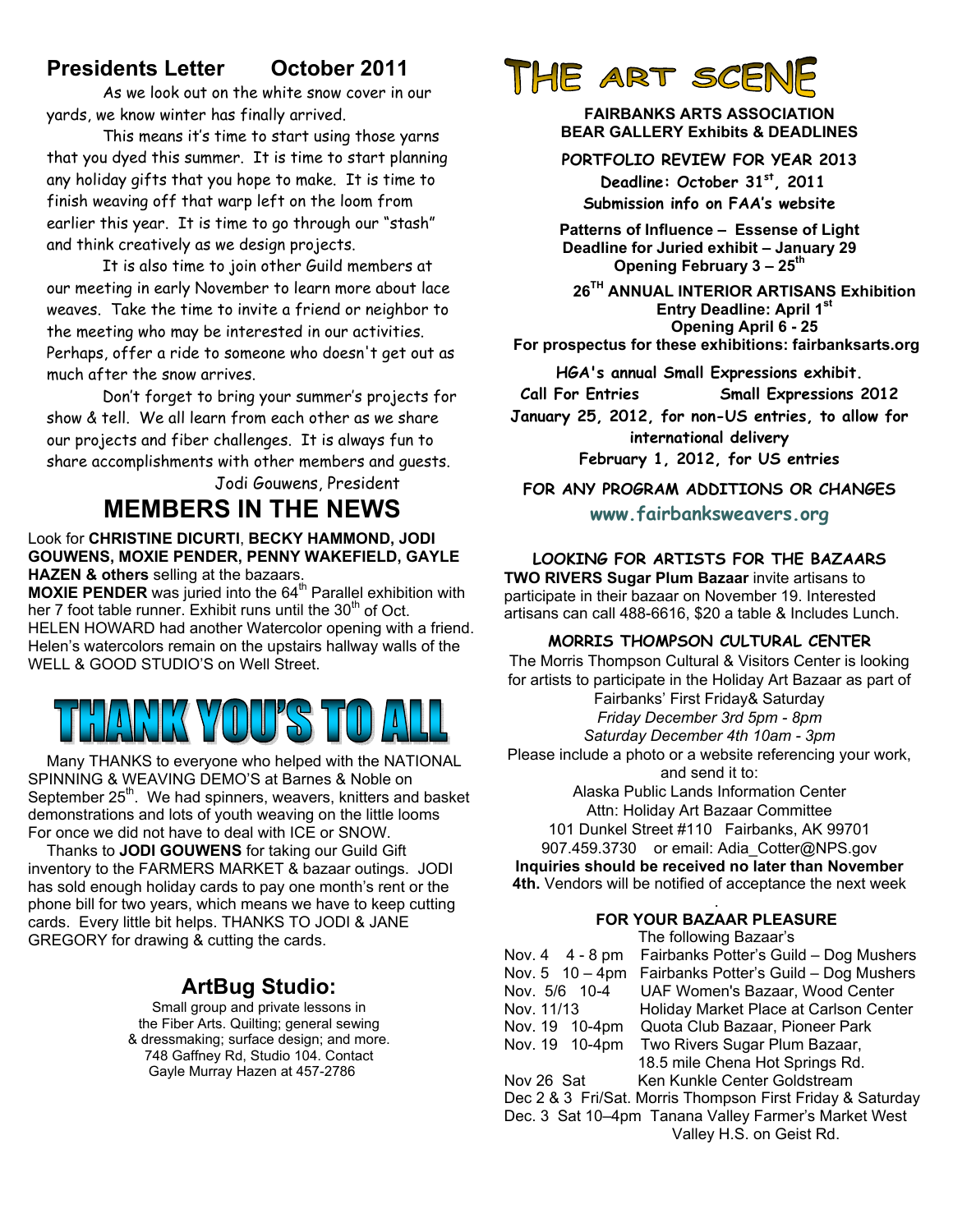# RKSHOP UPDA

## **OCTOBER 29TH SAT. Fabric & Paper MARBLING**

Learn the techniques for marbling your own fabric or paper for cards, quilts, gift bags, book covers etc.

MATERIALS TO BRING: squares of 22"X 22", pre-washed white or iight colored fabric, ready to mordant. Instructor will provide the paper.

TIME: 10am to 4pm INSTRUCTOR: Sue Cole, 456-3635 FEE: \$60 includes paper, paints, mordant & gel medium REGISTER: Call Sue 456-3635 or scoleak@gmail.com LOCATION: Weaving Studio, Rm 219, Lathrop Bldg.  $516$   $2^{nd}$ . Avenue.

#### **NEW DATE FOR THE SPINNING WORKSHOP NOVEMBER 26 Sat. 11 to 5pm SPINNING THE DOWN by LAURLEE DELUCA**

Lauralee DeLuca will teach the properties of down fibers, techniques for spinning down fibers and blending them with other fibers. Wheel instruction on how to spin down fibers, including dog, yak, camel. Additional fibers will be available to buy – like cashmere.

MATERIALS TO BRING: For folks who already know how to spin, bring your wheel & hand cards (if you have them). TIME: 11 to 5pm 5 SPINNER MINIMUM

CONTACT LAURLEE directly regarding class 907-683-5050 FEE: \$45 including samples to spin, more available to buy. Anyone is welcome to bring their own dog fur to spin. LOCATION: Weaving Studio, Rm 219, Lathrop Bldg.

 $5162^{nd}$ . Avenue.

*Lauralee Deluca is an accomplished dog & down hair spinner from Denali Park who sells in Denali Gift shops* 

#### **Sun., NOV 13 & Sat. Nov19TH 10- 5pm ANTLER BASKET WORKSHOP**

Ann Wood will give an Antler Basket workshop

The workshop is scheduled for both Sunday, November 13 & Sat. 19<sup>th</sup> Need a minimum of 3 to register for the workshop or both weekends. Workshop Maximum: 8



INSTRUCTOR:Ann Woods, Manley AK FEE: \$90 which includes antler & materials. If anyone is interested in taking this basket class, please call 452-7737 to get your name on the list.

TIME:  $10$ am to 5pm LOCATION: RM 219, 516 2<sup>nd</sup> Ave. MATERIALS TO BRING: A Lunch & garden shears REGISTER: Call 452-7737

# **NOVEMBER 12 9- 4:30pm SM. BREAD BASKET**

This rectangular basket is perfect for serving a few rolls or slices of bread or to organize things on your counter or desk. This 3"



high plaited basket starts with a 3" x 10" base teaching the construction of a shaped rim using flat oval reed. FEE: \$47 includes basketry materials & protective oak spray stain.TO REGISTER call 474-9144 **Available spaces: room for 4 more people** 

MATERIALS TO BRING: A Lunch **Location:** 3796 Swenson Avenue.

# *\*YOU PICK THE DATE & THE BASKET \*\*\**

For a minimum of 2 people and with 2 weeks notice, you pick the basket and the date.

HOURS: 9am - 4:30 pm

FEE: Varies according to selected basket TO REGISTER call JODI at 474-9144

## **NOV 20 Sunday 1- 4pm MITTEN WORKSHOP**

|               | Learn how to make mittens from old felted sweaters or<br>weave off a length of fabric to felt, cut and sew for the |
|---------------|--------------------------------------------------------------------------------------------------------------------|
|               | warmest mittens. Warp available at the Studio.                                                                     |
| Location:     | <b>Weaving Studio</b>                                                                                              |
| Workshop Fee: | \$25 includes pattern & leather.                                                                                   |
|               | Must know how to sew.                                                                                              |
| Register:     | Call 457-4124 or 452-7737                                                                                          |
|               | Materials to bring: Sewing machine, scissors, seam ripper                                                          |

# **WEAVE WARP FOR MITTENS**

**Another year another opportunity to use up that Lumpy Bumpy type of handspun yarn** Clean out those

yarn baskets, use up that old thick thin stuff that you made way back when you wear being to spin. My loom is warped for DEFLECTED DOUBLE WEAVE which is great for mittens. The warp is red, yellow, orange, opposite blue, green & purple.

 You do need to sign up for the weaving time (3 -4 hours) The Studio is open Tues/Thurs evenings from 5:30pm until 9pm. You do not need to know how to weave – so start house cleaning and find that stuff. Call 452-7737 or 457-4124 FEE for warp: \$10

## **NEW SOFTWARE FOR THE I-PAD**

WIF 'n Proof - weaving software for the iPhone, iPad and Android, the first weaving app for smart phones and tablets, brings you weaving on the go. Design a draft at the dentist's office or waiting for your kid at soccer practice. At

the yarn shop, let WIF 'n Proof tell you how much yarn to purchase. Then use your smart phone at the loom to keep your place while threading or treadling. No Internet access required after installation. Read more or get the

demo at www.WIFnProof.com <http://www.WIFnProof.com> Helen SandozSandozSoftware.com

**Hand sewing Needles--- An Illustrated Guide to the Types and Uses of Hand Sewing Needles**  It has all types of great info from how they are made to descriptions of each types and its use. http://zsuzsybee.hubpages.com/hub/Hand-sewing-Needles-An-Illustrated-Guide-to-the-Types-and-Uses-of-Hand-Sewing-Needles

#### **PLAN A LACE WARP TODAY FOR TOWELS OR MATS FOR THE HOLIDAYS**

| EPI | Yarn size<br>48 epi 10/2 Cotton (4100 yd/lb)<br>40 epi 2/22 Cottolin (3172 yd/lb)<br>32 epi 5/2 Cotton (2100 yd/lb)<br>24 epi 3/2 Cotton (1260 yd/lb)<br>20 epi 8/4 Carpet warp (1600 yd/lb) | Yardage | EPI single layer<br>24 epi<br>20 epi<br>16 epi<br>12ep<br>12epi | LACES<br>20epi<br>16epi<br>12epi<br>8epii |
|-----|----------------------------------------------------------------------------------------------------------------------------------------------------------------------------------------------|---------|-----------------------------------------------------------------|-------------------------------------------|
|     |                                                                                                                                                                                              |         |                                                                 |                                           |